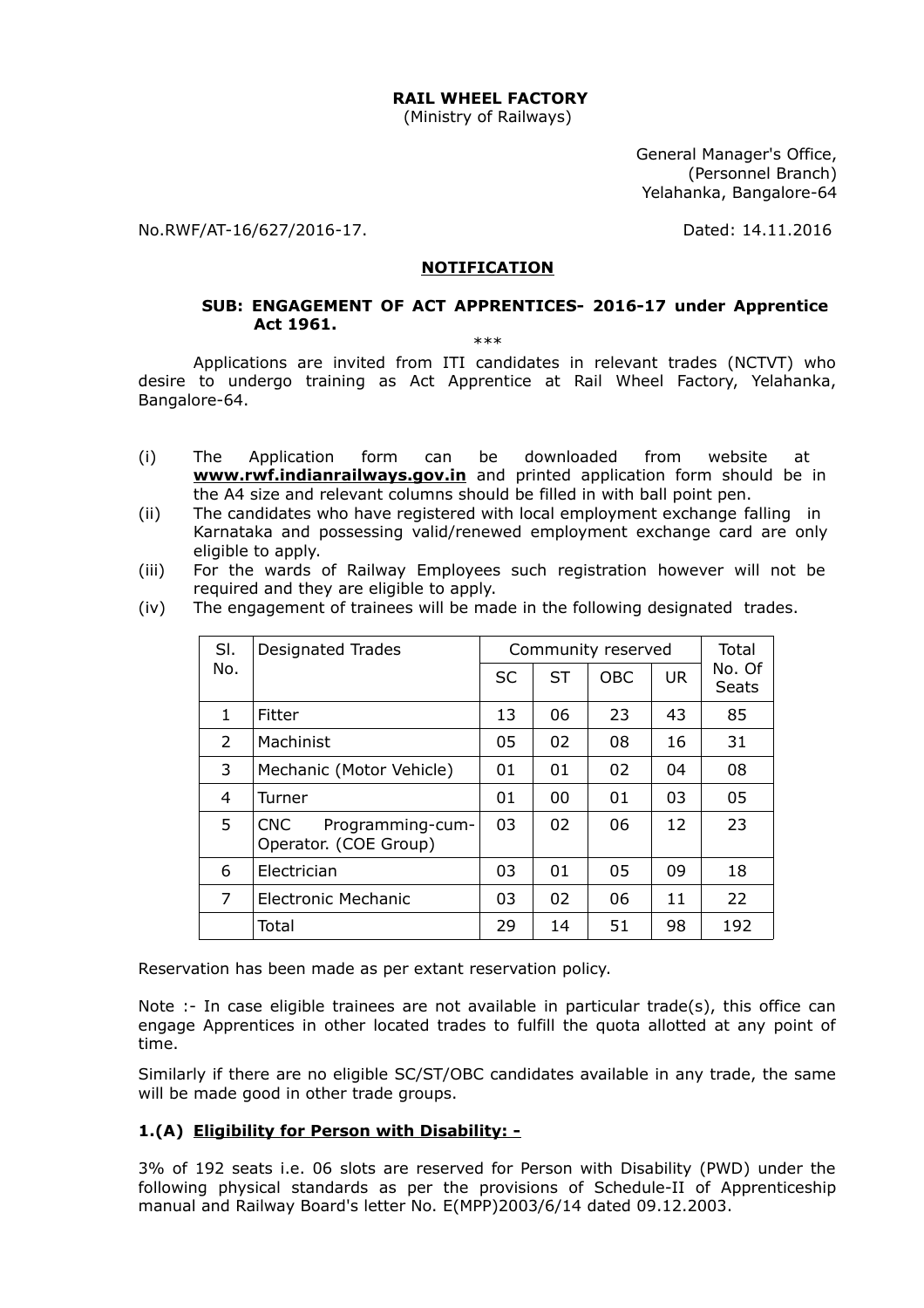#### **Standards of physical fitnes:-**

Only Loco motor or Cerebral palsy (OH) who suffers from not less than 40% of relevant disability and Hearing Handicapped having 60 **decibels** or more in the better ear in the conversational range of frequency and Visually Handicapped persons are eligible to apply.

The Persons with Disability (PWD) who wants to avail the benefit of reservation would have to submit a disability certificate issued by competent medical authority.

Low Vision:- "Person with low vision" means a person with impairment of visual functioning even after treatment or standard refractive correction but who uses or is potentially capable of using vision for the planning or execution of a task with appropriate assistive device.

## **(B) Eligibility for Ex-Servicemen Quota :**

- i. Children of deceased/disabled Ex-servicemen including those killed/disabled during peace time.
- ii. Children of Ex-Servicemen.
- iii. Children of serving Jawans.
- iv. Children of serving officers.
- v. Ex service men

Out of 192 slots, 3% of total number (i.e. 6 slots) of Apprentices to be trained are Reserved for Ex-Servicemen quota.

Armed Forces Personnel must submit Discharge Certificate and the children of Ex-Servicemen and children of Armed Forces Personnel must submit relevant certificate of his/her parents.

## **2. PRESCRIBED EDUCATIONAL AND TECHNICAL QUALIFICATION: -**

- a. General:  $P$ assed Matriculation Examination or  $10<sup>th</sup>$  Class or its equivalent with minimum 50% (aggregate) marks.
- b. Technical: **Must possess ITI (NCTVT certificates only)** in any one of the designated trades specified above from a recognized Industrial Training Institute.
- c. Age Limits: As on 14.11.2016 must have completed 15 years and should not be more than 24 years. The upper age limit can be relaxed by 5 years in case of SC/ST candidates and 3 years in case of OBC candidates.
- d. Duration of Apprenticeship: Apprenticeship is for a period of one year for all the designated trades indicated above except for Sl No.5 i.e, for the COE Group trade of CNC Programming-cum-operator for a period of six months.
- e. Rate of Stipend: During their one year/06 months training they will be paid stipend of approximately Rs.9909/-or Rs.8808/- per month as the case may be.

## **3. MODE OF APPLICATION:**

- i. The applications in the prescribed proforma should be filled in the relevant columns with ball point pen in foolscap paper.
- ii. Candidates should affix one recent passport size color photograph on the application form in the space provided. Applications without photograph will be rejected. Two additional passport size photograph should be enclosed along with application form.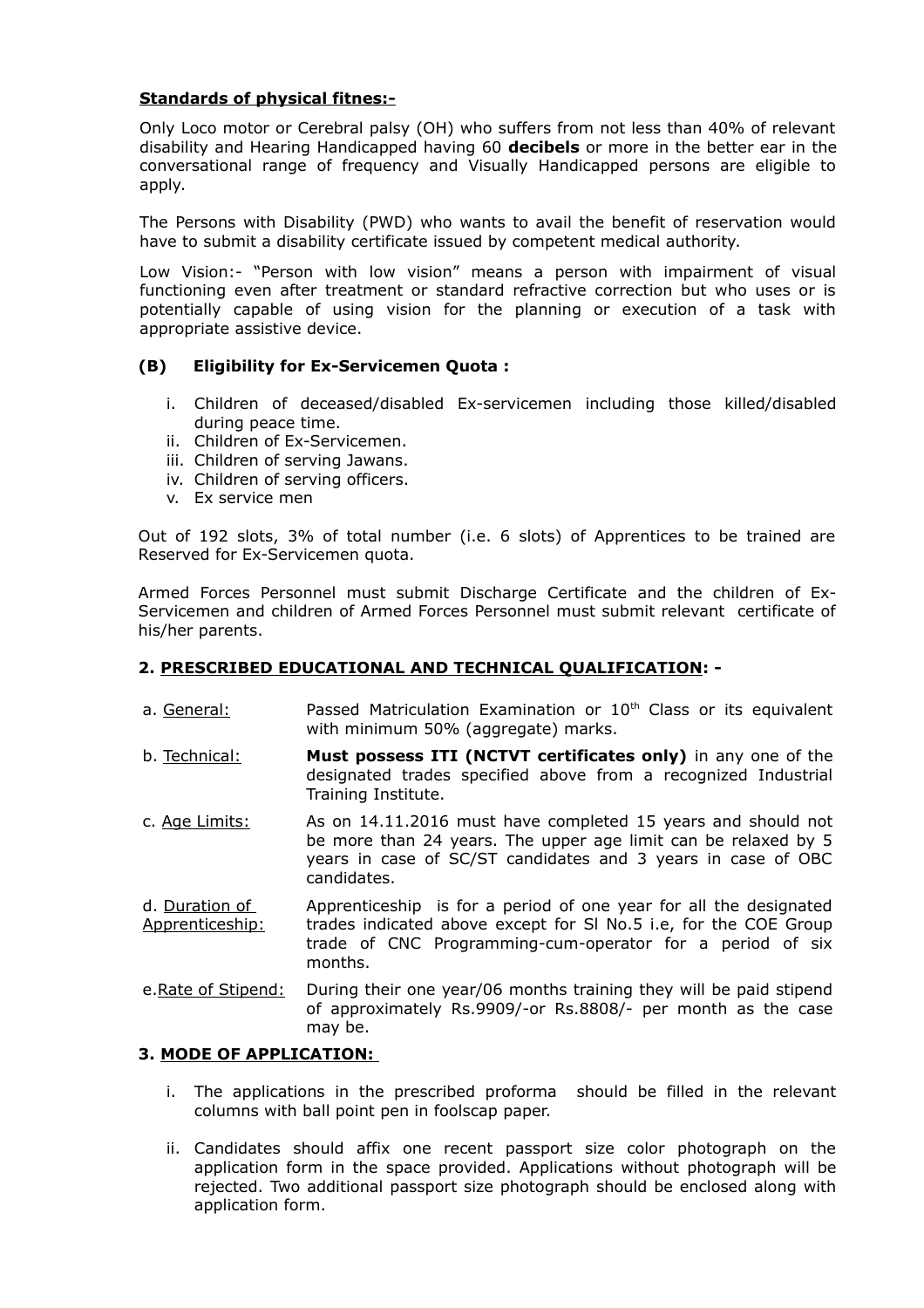- iii. The applications must be accompanied by the **self attested** copies of relevant certificates **(Matric/SSLC, ITI, and caste)** in support of: - (i) Date of Birth (ii) Educational / Technical Qualification (iii) **In case of SC/ST/OBC candidates, caste certificate issued by the appropriate Revenue Authority in the prescribed format notified, to be enclosed** (iv) Persons with Disability (PWD) candidates should submit Disability Certificate issued by the competant Authority duly specifying the type and percentage of Disability**.**
- iv. Applications should be submitted in the proforma enclosed herewith and **application sent in any other form will not be accepted.**
- $v.$  A postal order/Demand Draft of Rs.100/- as processing fee which is not refundable is to be enclosed with the application form. No fee is required to be paid by SC/ST/PWD/Women candidates. Applications not accompanied with processing fee, wherever required, will be summarily rejected.
- vi. The applicants should have registered with a local employment exchange falling in the state of Karnataka. A copy of the Employment Exchange card for having registered in the exchange, should also be enclosed with the application.
- vii. However for wards of Railway employees such registration with local employment exchange will not be required and there should be clear indication in application and on envelope that the candidate is ward of Railway employee. As a proof, candidate must enclose SERVICE CERTIFCATE/DECLARATION from the Railway employee which should be issued by the Gazetted Officer of the concerned unit.
- viii.Selected candidates will have to conform to the standards of Physical fitness, as prescribed for appointment as Trade Apprentices in the relevant trades. Medical standards will be relaxed for Persons with disability.
- ix. Canditates selected for Apprenticehsip will not be allowed to withdraw from the course except for reasons which are beyond their control. In the case of those who wilfully absent themselves, their contract of apprenticeship will be terminated and the training cost of an amount equivalent to his/her three months last drawn stipend, shall be recoverable from such Apprentice or from his/her surety.

#### **4. Where to Submit the APPLICATION:**

The applications filled in all respects can either be dropped in the Box kept in the Office of the Chief Personnel Officer, Rail Wheel Factory, Yelahanka, Bangalore-64, on all the working days i.e. from Monday to Friday between 09.00 to 16.50 Hrs and Saturday between 09.00 to 12.20 hrs. or sent by REGISTERED POST only to the below mentioned address duly super scribing on the cover as **"Application for engagement as Act-Apprentices in Rail Wheel Factory"**.

The Chief Personnel Officer, Rail Wheel Factory, Yelahanka, Bangalore-64.

#### **5. Important Dates:**

- 1. The last date for submission of application : 13.12.2016
	-
- 2. Display of list of selected candidates (Tentative) : 1
- $1<sup>st</sup>$  week of January
- 3. Date of Commencement of Training (Tentative) : April 2017.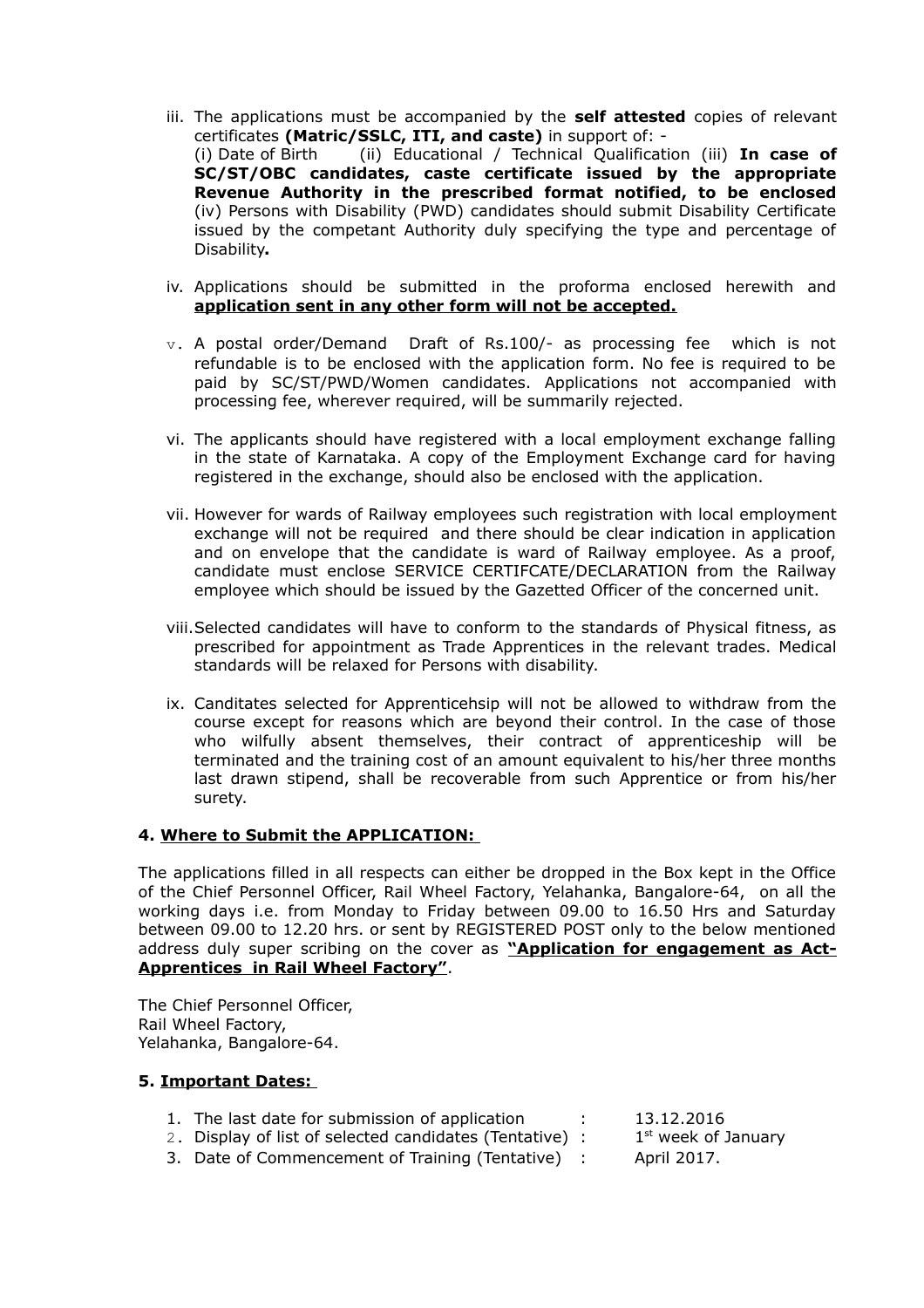#### **6. MODE OF ENGAGEMENT:**

- I. The Engagement of Act Apprentices will be considered in favour of the candidates who have passed Matriculation or its equivalent with minimum 50% (aggregate) marks and ITI passed certificate in the relevant trade. The applications received with other than the prescribed educational qualifications will not be entertained.
- II. The selection of Act Apprentices will be made on the basis of merit list prepared based on the percentage of marks obtained by the candidate in Matriculation Examination or  $10^{th}$  Class or its equivalent with minimum 50% (aggregate) marks.
	- III. In case of two candidates having the same marks, the candidate having older age shall be preferred. In case the dates of birth are also same, then the candidate who passed matriculation exam earlier shall be considered first.
- IV. The list of selected candidates will be displayed online at **www.rwf.indianrailways.gov.in**.

## **7. CONDITIONS:**

- THE CANDIDATES WHOSE ITI RESULTS ARE AWAITED AS ON THE DATE OF NOTIFICATION ARE NOT ELIGIBLE TO APPLY.
- The selection of Act Apprentices is made based on the merit list prepared on the basis of minimum 50% (aggregate) marks obtained in Matriculation Examination or 10<sup>th</sup> Class or its equivalent.
- The candidates failed in ITI should not apply, in case any failed candidate is engaged un-noticed then he/she will be terminated from training without any further notice.
- The candidates attending this office for verification will not be given any TA/DA.
- No hostel facility will be provided and the selected candidates should make their own arrangements for stay during their training.
- Applicants except for the wards of Railway employees have to be registered with local Employment exchange falling in districts of Karnataka. However, **applicants not registered with local employment exchange will be rejected.**
- **THERE IS NO JOB ASSURANCE IN RAILWAYS TO AN APPRENTICE WHO COMPLETES THE APPRENTICESHIP SUCCESSFULLY AS PER RULE 8 OF APPRENTICESHIP RULE 1961 NOR SHALL IT BE OBLIGATORY ON THE PART OF THE APPRENTICE TO ACCEPT AN EMPLOYMENT UNDER THE EMPLOYER.**
- The candidates shall have to execute a contract of Apprenticeship under the Apprentices Act –1961 and if such candidate is minor his Guardian can execute the prescribed contract.
- The caste Certificate should be in the format prescribed by Government of India clearly indicating the subcaste against which candidate is applying and the subcaste should appear in central Gazette of India, otherwise application will be rejected.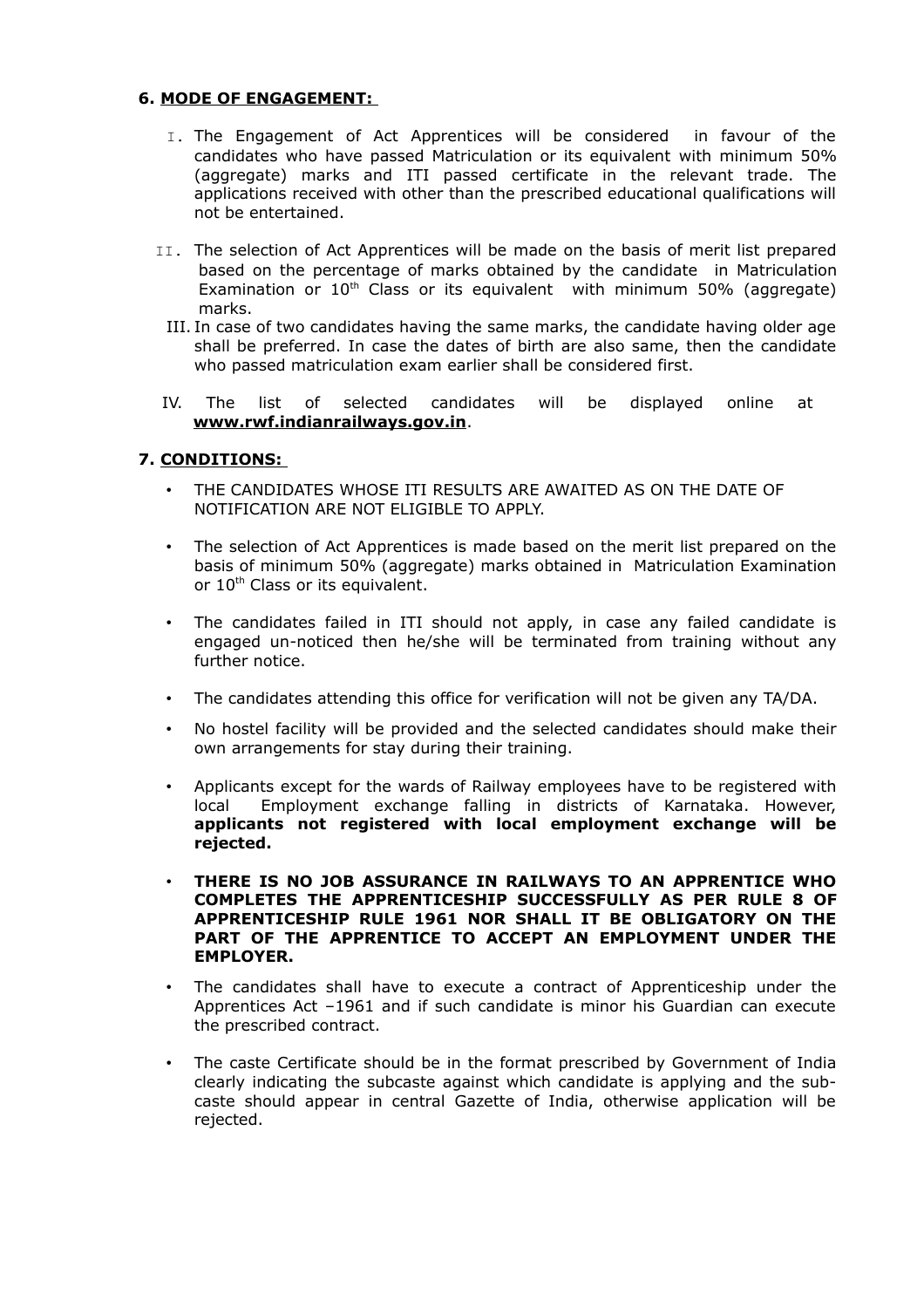- The Apprentice who has completed the period of training will, on passing a test to be conduted by the National Council for Training in Vocational Trades to determine his proficiency in the designated trade in which he has served as an Apprentice, be given a certificate of proficiency in the trade by the National Council.
- If it is noticed by the Railway Administration that an applicant has furnished wrong information/fake certificates, the Railway Administration reserves the right to discharge the candidate/selected candidate at any stage without notice even after his selection to undergo training.
- The Apprentice shall abide by other Rules and Regulations framed by this administration from time to time.
- The application with insufficient address and without pin code will not be entertained.

Note :

- i. The decision of the Administration is final and binding in the engagement of candidates for training. If it is noticed by the Railway Administration that an applicant has furnished wrong information/fake certificates, the Railway Administration reserves the right to discharge the candidate/selected candidate at any stage without notice even after his selection to undergo training.
- ii. A check list has been enclosed with the application for self verification. It is the responsibility of the applicants to confirm themselves that they have fulfilled all the conditions stipulated in the notification before submitting the application.
- iii. No Correspondence will be entertained from the candidate nor from any Association in relation to the application nor any reply will be given by the Administration in this regard. Applications received after due date will not be entertained. Chief Personnel Officer/Rail Wheel Factory is not responsible for any delay in Postal Transit & wrong delivery of applications etc.
- iv. Utmost care will be taken while finalizing the list of eligible candidates. In case of any mistake by oversight the administration has the right to change it at any level and decision of administration is final.
- v. The entire process of engagement functions impartially, without fear or favour. There is no scope for influence or discretion. Hence, the rejected candidates will not be given any explanation. The short listed candidates will be informed about their selection through ordinary post and results will be exhibited on the notice board as well as RWF's website.
- vi. Candidates may contact this office for any updates relating to Apprentice training.

SENIOR PERSONNEL OFFICER for GENERAL MANAGER

#### **Copy forwarded to**:

- 1. Department of Employment and Training, Government of Karnataka, Koushalya Bhavan, Near Diary Circle, Bhannerghatta Road, Bangalore-29.
- 2. Industrial Training Institutes (as per the list attached).
- 3. Employment exchanges (as per the list attached)
- 4. Jt. Secretary, Staff Council/RWF/YNK.
- 5. The Zonal President, All India SC/ST Railway Employees Association/RWF/YNK.
- 6. The President, All India OBC Railway Employees Association/RWF/YNK.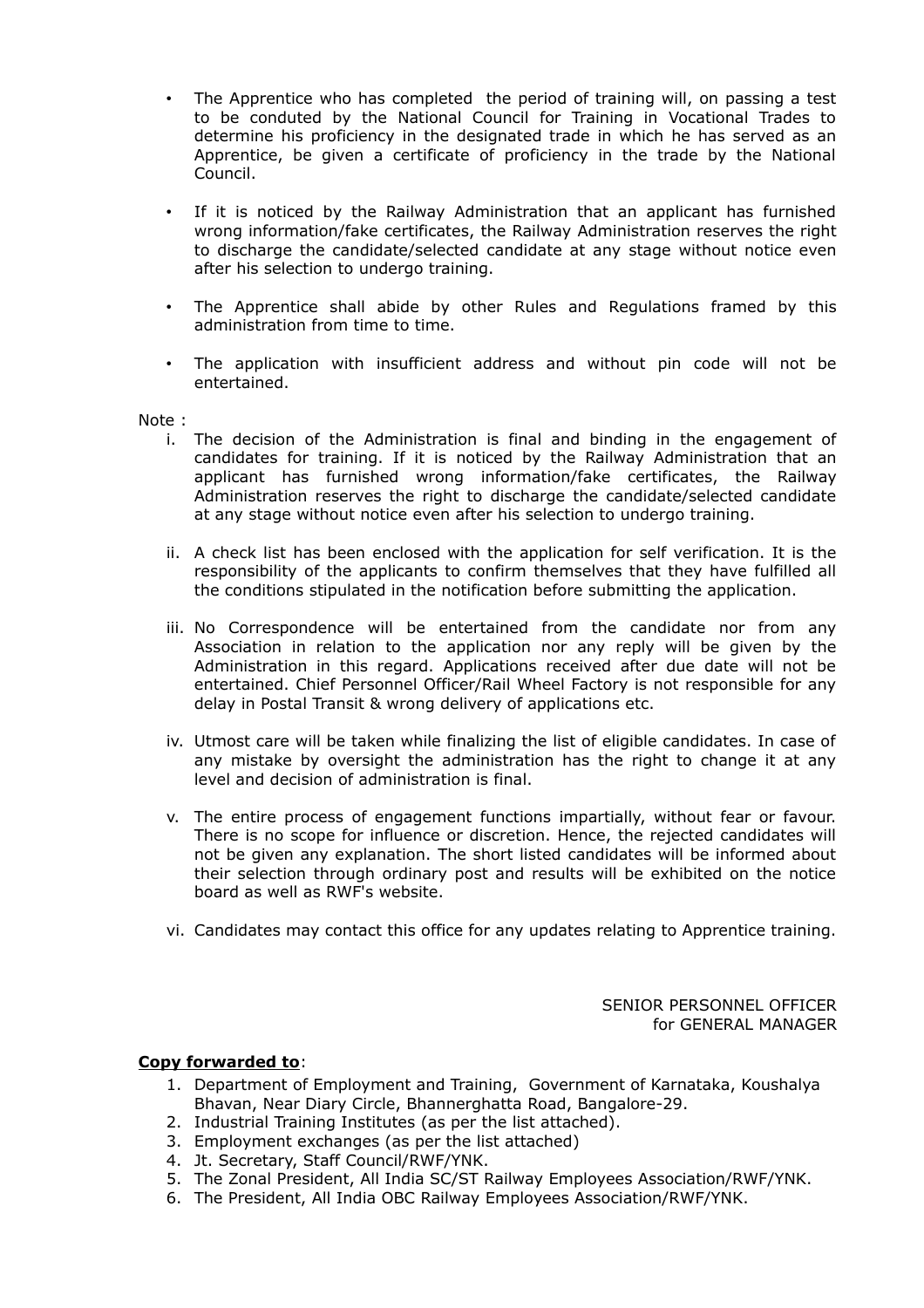#### **APPLICATION FOR THE POST OF ACT APPRENTICES (Ex.ITI) RAIL WHEEL FACTORY, YELAHANKA, BANGALORE - 560064**

No.RWF/AT-16/627/2016-17. Dated: 14.11.2016

Please Tick in the appropriate Box:

| <b>Trade</b> | <b>Fitter</b> | Machinist  | <b>Mechanic Turner</b><br>(Motor<br><b>Vehicle)</b> |           | <b>CNC</b><br>Program<br>ming-<br>cum-<br>Operator.<br>(COE<br><b>Group</b> | Electrician         | Electronic<br>Mechanic |
|--------------|---------------|------------|-----------------------------------------------------|-----------|-----------------------------------------------------------------------------|---------------------|------------------------|
| Category     | <b>UR</b>     | <b>OBC</b> | <b>SC</b>                                           | <b>ST</b> | PH                                                                          | $Ex-$<br>Servicemen |                        |
| Sub-Caste    |               |            |                                                     |           |                                                                             |                     |                        |
| Type of PH   |               |            |                                                     |           |                                                                             |                     |                        |

To, The Chief Personnel Officer, Rail Wheel Factory, Yelahanka, Bangalore - 560064

Please Paste recent passport size colour photo duly signed across by candidate

#### **FILL IN BLOCK LETTER**

| 1. | Name in Full                                  | <u> 1989 - Johann Barbara, martin amerikan basal dan berasal dan berasal dalam basal dalam basal dalam basal dala</u>   |
|----|-----------------------------------------------|-------------------------------------------------------------------------------------------------------------------------|
| 2. | Father's Name/Husband                         | <u> 1988 - Johann John Stein, fransk politik (</u>                                                                      |
| 3. | Nationality                                   |                                                                                                                         |
| 4. | Religion                                      |                                                                                                                         |
| 5. | Date of birth in figures                      | <u> 1999 - Johann John Stein, fransk politik (</u>                                                                      |
| 6. | <b>Address for Communication</b>              |                                                                                                                         |
|    |                                               | the control of the control of the control of the control of the control of the control of the control of the control of |
|    |                                               |                                                                                                                         |
|    |                                               |                                                                                                                         |
| 7. | Contact No. with STD Code                     |                                                                                                                         |
|    |                                               | : 2.                                                                                                                    |
| 8. | Whether ward of Railway employee $\Box$ : Yes | No                                                                                                                      |
|    |                                               | : Relationship with employee:                                                                                           |

 $\Box$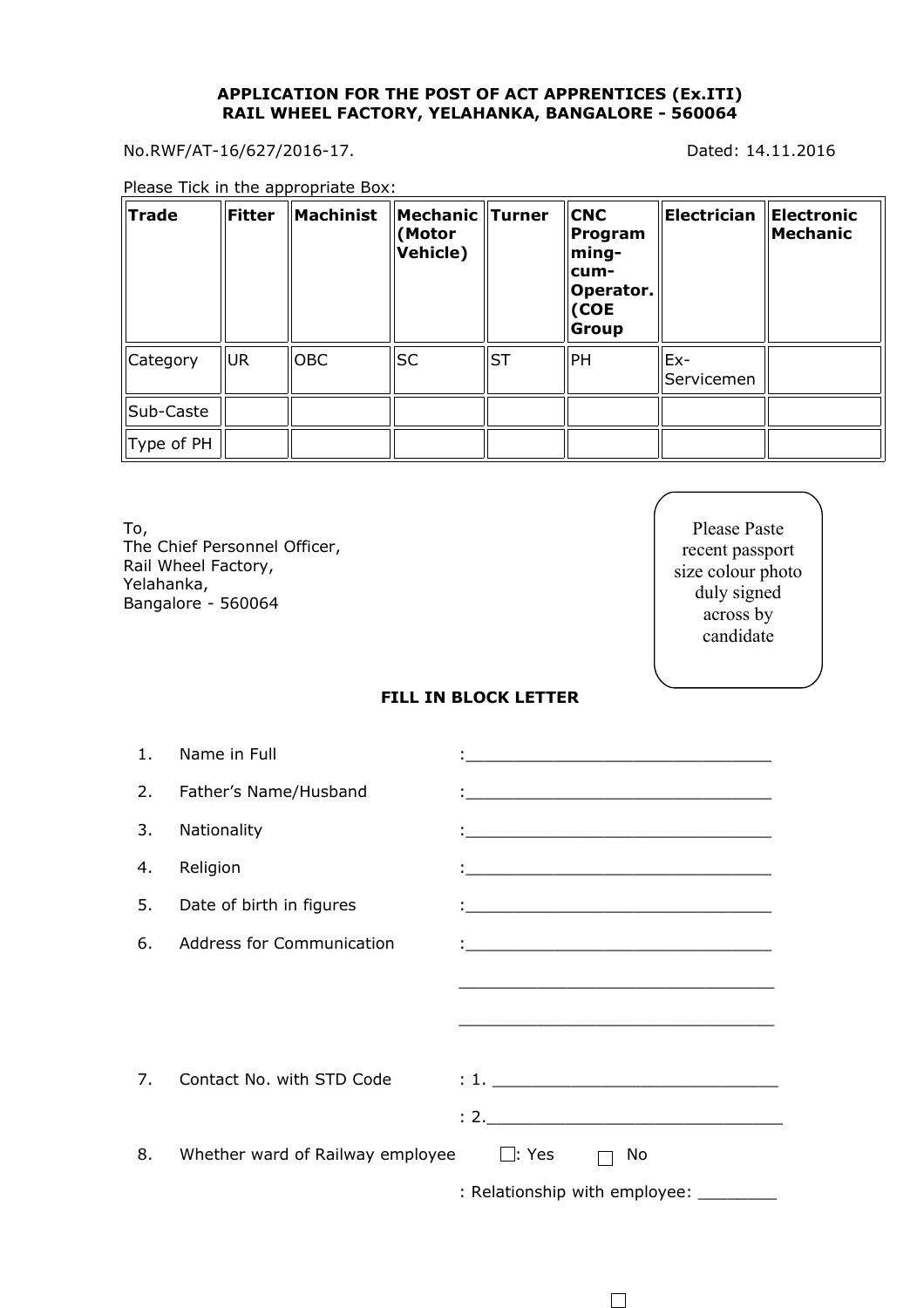9. Caste whether belonging to

SC/ST/OBC

(please mention Sub Caste)

| Qualification        | Name of the        | <b>Name</b>  | Year          | <b>Total</b> | <b>Marks</b>    | Percentage |
|----------------------|--------------------|--------------|---------------|--------------|-----------------|------------|
|                      | <b>Educational</b> | of the       | <b>Passed</b> | Marks        | <b>Obtained</b> | of Marks   |
|                      | <b>Institution</b> | <b>Board</b> |               |              |                 |            |
| 10 <sup>th</sup> STD |                    |              |               |              |                 |            |
|                      |                    |              |               |              |                 |            |
| IΤI                  |                    |              |               |              |                 |            |
|                      |                    |              |               |              |                 |            |
|                      |                    |              |               |              |                 |            |

10. Educational & Technical Qualification:

11. Two personal marks of Identification I)\_\_\_\_\_\_\_\_\_\_\_\_\_\_\_\_\_\_\_\_\_\_\_\_\_\_\_\_\_\_\_\_\_\_\_\_

|                                                                                  | ii)             | <u> 1980 - Andrea Andrewski, fransk politik (d. 1980)</u> |
|----------------------------------------------------------------------------------|-----------------|-----------------------------------------------------------|
| 12. Whether Registered with                                                      |                 |                                                           |
| <b>Employment Exchange</b>                                                       | $: Y$ es $\Box$ | No $\Box$                                                 |
| (Please Tick in the appropriate box)                                             |                 |                                                           |
| If yes, registration number, place of Employment Exchange and date:              |                 |                                                           |
|                                                                                  |                 |                                                           |
| Place of Employment Exchange: 2008. All and the exchange of Employment Exchange: |                 | Date: _________________                                   |
| 13. Postal Order/ Demand Draft Date & No.                                        |                 |                                                           |

14. DECLARATION :

I hereby declare that all the particulars furnished and the statements made in the application are true, complete and correct to the best of my knowledge and belief and also I understand that in the event of any information being found false or incorrect, my candidature / engagement is liable to be cancelled / terminated. I also understand that the training in the Railways under Act Apprentice – 1961 will be given only in the allotted trade and on the completion of the training there is no job assurance to me in the Railways. Hence, there is no any claim for an appointment.

## **Left Thumb Impression of Applicant**

PLACE: \_\_\_\_\_\_\_\_\_\_\_\_\_\_\_\_\_

Signature of the Applicant

\_\_\_\_\_\_\_\_\_\_\_\_\_\_\_\_\_\_\_\_\_

| DATE: |  |  |
|-------|--|--|
|       |  |  |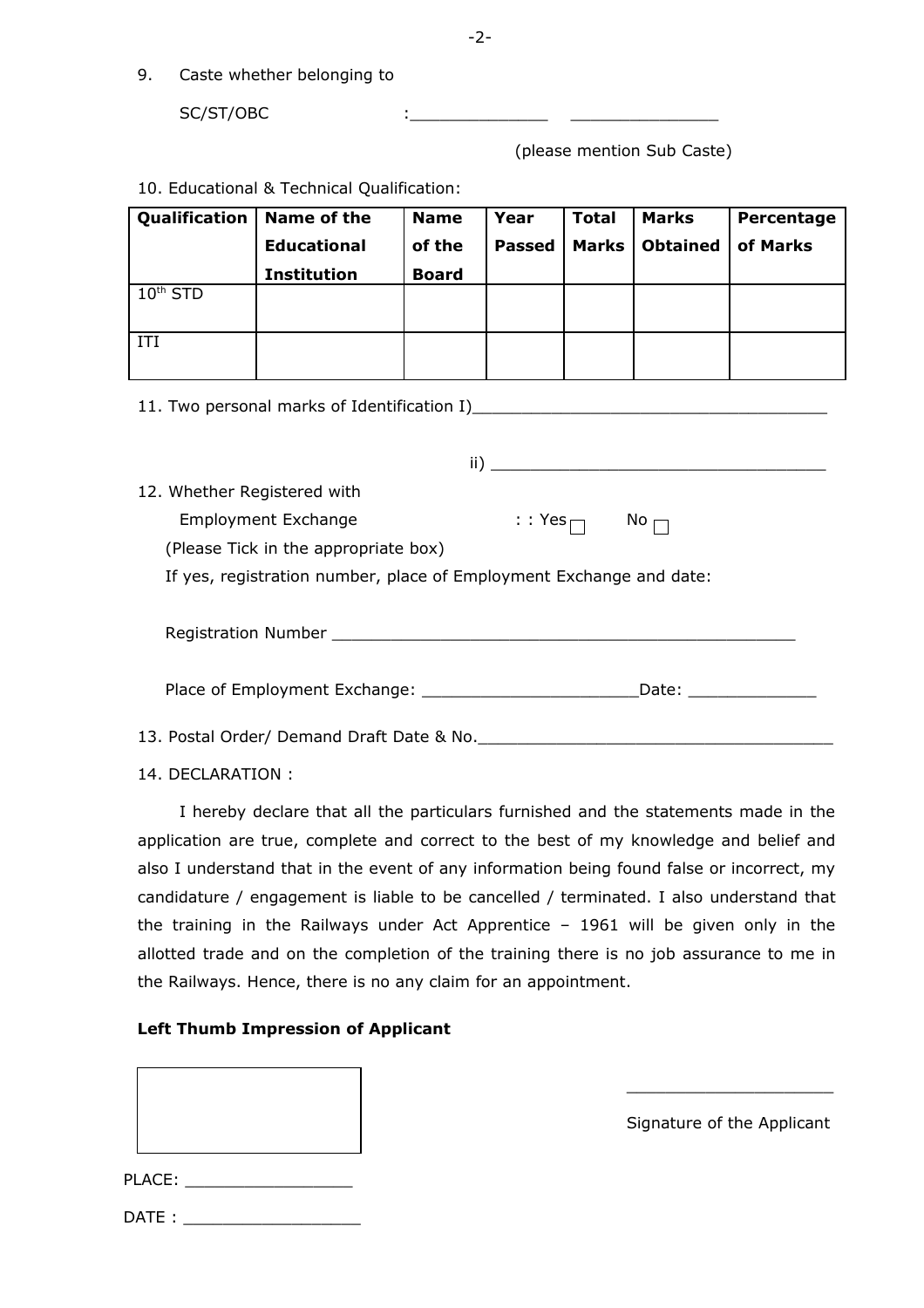# **15. Mark (√) on the Check List Box for enclosures of certificates ( Yes / No )**

| $\mathbf{1}$   | Marks list of 10th standard (Self Attested)           | <b>Yes</b> | <b>No</b> |
|----------------|-------------------------------------------------------|------------|-----------|
| $\overline{2}$ | Proof of D.O.B. (Self Attested)                       | <b>Yes</b> | <b>No</b> |
| 3              | ITI Passed Certificate and Marks list (Self Attested) | <b>Yes</b> | <b>No</b> |
| $\overline{4}$ | Caste certificate (Self Attested)                     | <b>Yes</b> | <b>No</b> |
| 5              | Postal order/ Demand Draft of Rs.100/- enclosed       | <b>Yes</b> | <b>No</b> |
| 6              | Candidates Signature on the application               | <b>Yes</b> | <b>No</b> |
| $\overline{7}$ | Certificate in proof of belonging to :-               | <b>Yes</b> | <b>No</b> |
|                | 1 Persons with disability                             |            |           |
|                |                                                       |            |           |
|                | 2 Ward of Ex-Servicemen/Armed Forces Personnel        |            |           |
|                | 3. Ex. Servicemen                                     |            |           |
| 8              | LTI of the candidate                                  | <b>Yes</b> | <b>No</b> |
| 9              | Two Personal marks of identification                  | Yes        | <b>No</b> |
| 10             | Registered with employment exchange (not required for | <b>Yes</b> | <b>No</b> |
|                | ward of railway employee)                             |            |           |
| 11             | If ward of Railway employee, necessary certificate    | <b>Yes</b> | <b>No</b> |
|                |                                                       |            |           |
|                | enclosed (Service Certificate of Employee and         |            |           |
|                | declaration of employee)                              |            |           |

Note: If candidate has failed to enclose aforementioned documents, his/her application will be rejected

> \_\_\_\_\_\_\_\_\_\_\_\_\_\_\_\_\_\_\_\_\_\_ Signature of the Applicant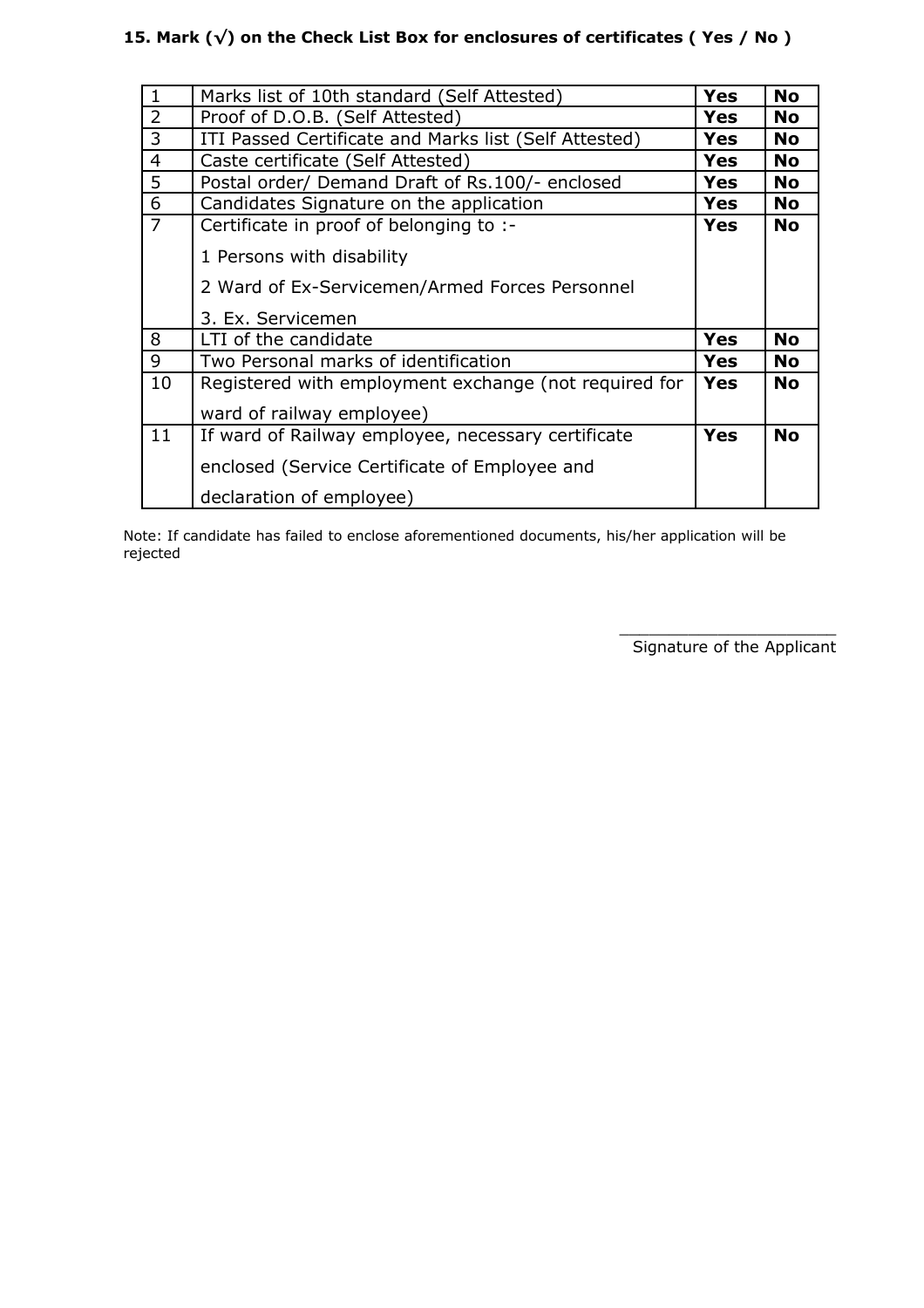## **CASTE CERTIFICATE**

#### **Form of Certificate to be produced by a candidate belonging to Scheduled Caste/Scheduled Tribe**

This is to certify that Shri/Smt\*/Kum\* ……………………………………………………………………………

Son/Daughter of ………………………………………………………………………. Of ……………………………………………..

Village …………………………………… in District ……………………………… of the state/Union Territory/

Belongs to the caste Tribe which is recognized as a Scheduled Caste/Scheduled Tribe under

- The Constitution Scheduled Caste ,Order,1950
- The Constitution (Scheduled Tribe) Order, 1960
- The Constitution (Scheduled Tribes ) Union Territories) order 1951( As amended by the Scheduled

Castes and Scheduled Tribes lists

 The Constitution (Scheduled Castes Union Territories ,Order 1951( As amended by the Scheduled Castes and Scheduled Tribes lists (modification) Order 1956, the Bombay Re organization Act,1960,The Punjab Re-Organization Act 1966, The State of Himachal Pradesh Act,1970, The North Eastern Areas ( Re Organization) Act 1971 and The Scheduled Caste and Scheduled Tribes Order (Amendment) Act 1976

- The Constitution(Dadra and nagar Haveli) Scheduled Tribe (OR)
- The Constitution (Badra and Nagar Haveli ) Scheduled Caste
- The Constitution (Pondicherry) Scheduled Caste order 1964
- The Constitution (Scheduled Tribe) (Utter Pradesh) order 1967
- The Constitution (Goa,Deman & Diu) Scheduled Caste Order 1968
- The Constitution (Goa,Deman and Diu) Scheduled Tribe Order 1968
- The Constitution (Nagaland )Scheduled Tribes Order 1976
- The Constitution (Sikkam) Scheduled Castes order 1978
- The Constitution (Sikkam) Schedule Tribes order 1978.

 Applicable in the Caste of Schedule Castes ,Scheduled Tribes Persons who have migrated From One station /Union Territory Administration

The Constitution (Skikkam)Schedule Castes order 1978

This certificate is issued on the basis of the Scheduled Caste/Schedule Tribe Certificate issued to Shri/Smt/Kum ………………………………………………………......Father/Mother of Sri/Smt/Kum ………………………………………………………………Of Village / town …………………………………….……………………………in District /Division………………………………………….. of the State/Union Territory \* ……………………………… who Belongs to the ………………………………….. Caste/Tribe which is recognized as a Scheduled Caste/Tribe\* in the State/Union Territory\* ……………………………… issued ……………………………………………… by the (Name of Prescribed authority) vide their no …………………………. Dated …………………………….. Shri/Smt/Kum …………………………………………………………………………. And/or this/her\*family ordinarily reside(s) in village/Town ………………………………….... of District/Division of the State/Union Territory of ………………………

**Place : Date:** 

> **SIGNATURE Designation (with Seal of Office) (State/Union Territory)**

- Please delete the words which are not applicable.
- Please quote specific Presidential order
- Delete the Paragraph which is not applicable.

NOTE :The terms ordinarily reside(s) used here will have the same meaning as in a section 20 of the Representation of the Peoples Act 1950